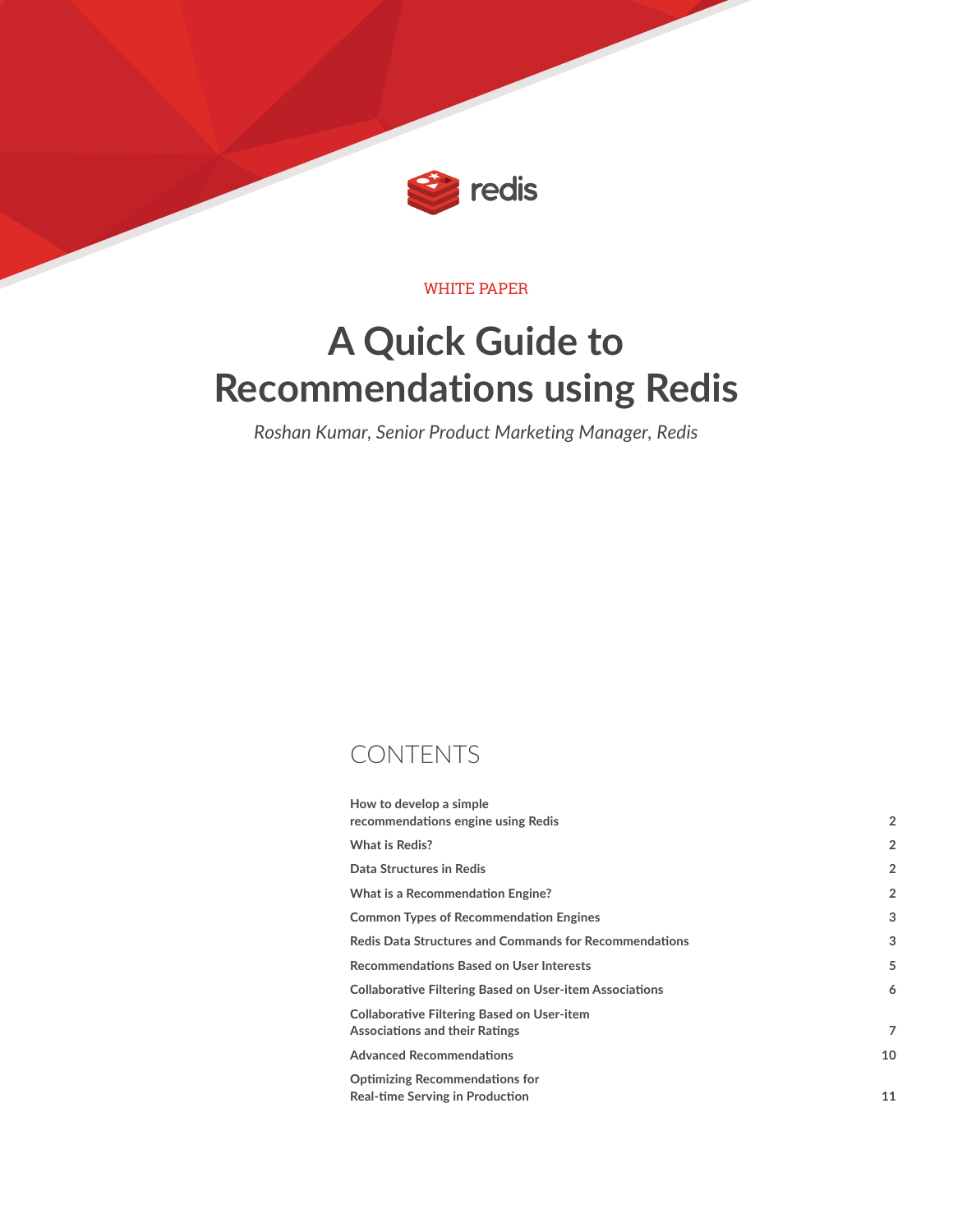### **How to develop a simple recommendations engine using Redis**

Recommendation systems need not always involve complex machine-learning techniques. With enough data on hand, one can develop recommendation systems with little effort. One of the simplest recommendation systems is a look-up table based on user-indicated profile settings. When you have data on many users and their behavior, collaborative filtering is an easy solution for implementing recommendations. For example, in an e-commerce solution you could use collaborative filtering to determine which users that purchased a sleeping bag have also purchased a flashlight, lantern and bug repellent. Content-based recommendation systems go a step further and incorporate greater sophistication in predicting what a user is likely to want, based on that user's interactions. This article demonstrates how to develop simple recommendation systems in Redis based on user-indicated interests and collaborative filtering.

# **What is Redis?**

Redis is an in-memory, NoSQL data structures store, frequently used as a database, cache, and message broker. Unlike other in-memory stores, it can persist your data to disk, and can accommodate a wide variety of data structures (Sets, Sorted Sets, Hashes, Lists, Strings, Bit Arrays, HyperLogLogs, Geospatial Indexes). Redis commands enable developers to execute highly performant operations on these structures with very little complexity. In other words, Redis is built for high performance and simplicity.

Redis Enterprise enhances Redis with seamless scaling, always-on availability, automated deployment and the ability to use cost-effective Flash memory as a RAM extender so that large dataset processing can be accomplished cost-effectively.

# **Data Structures in Redis**

Data structures are like "Lego" building blocks, helping developers achieve specific functionality with the least amount of complexity, least overhead on the network and minimal latency, with operations executed extremely efficiently in memory (right next to where the data is stored).

Data structures set Redis apart from other key/value stores and NoSQLs in terms of versatility and flexibility. Redis data structures include:

- Strings
- Hashes
- Lists
- Sets
- Sorted sets
- Bit Arrays
- HyperLogLog
- Geospatial Indexes

# **What is a Recommendation Engine?**

A recommendation engine is an application or a microservice that presents the user with the choices they are most likely to make next. Recommendations could include a music track that the user is likely to want to hear next, a list of movies that they might want to watch next, or another action that they may choose to take after completing a reservation.

At a system level, recommendation engines match users with items that they are most likely to be interested in. By pushing relevant personalized recommendations to users, applications can encourage users to purchase relevant items, increase their time spent on a site or in the app, or click on the right ads—ultimately helping to maximize revenues, usage or eyeballs.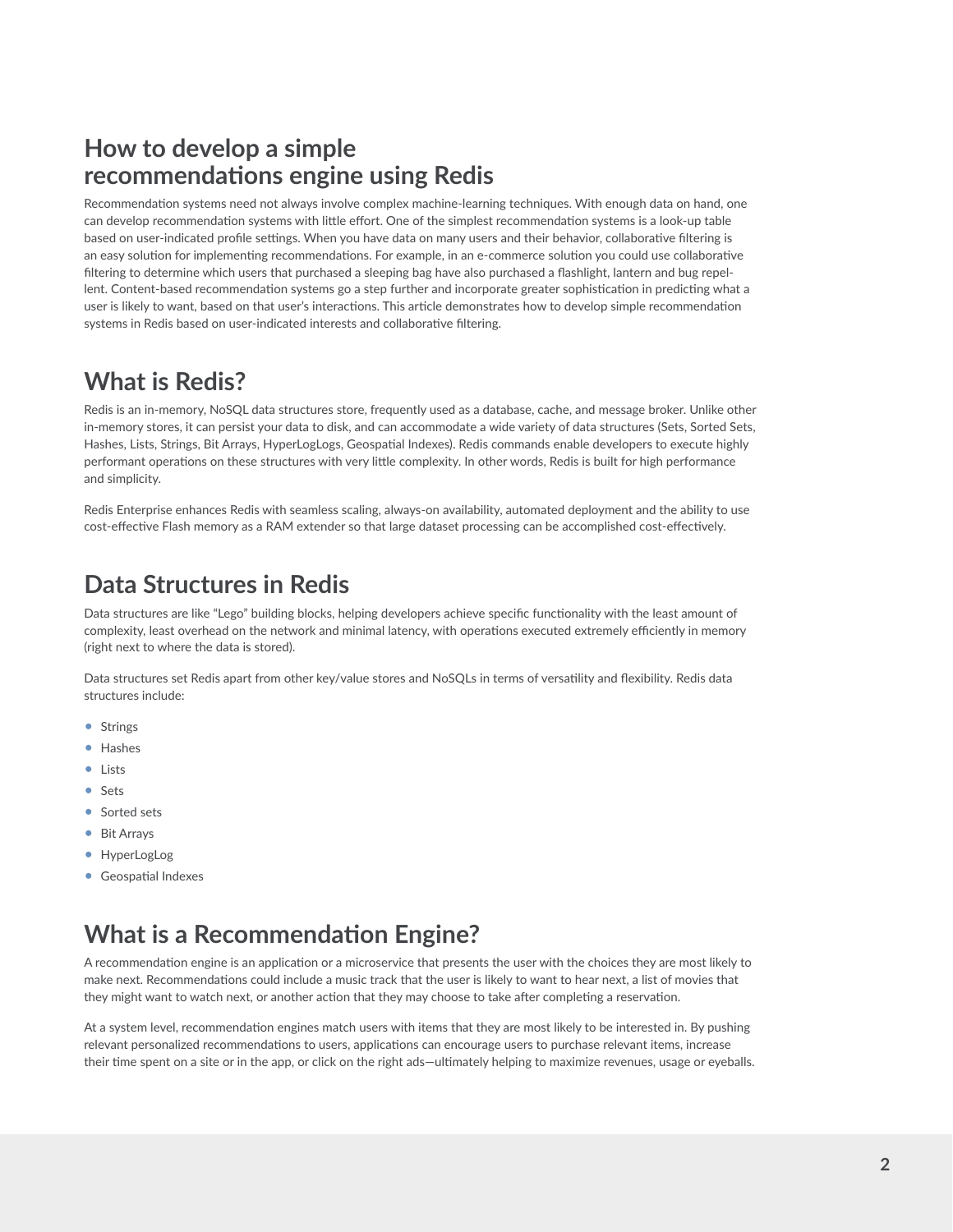Effective recommendation engines should do the following:

- 1. Generate the correct and relevant choices for their users (this usually depends on the selected algorithm)
- 2. Provide high performance, with choices presented to users in real time
- 3. Be efficient with system resources (as with any well-written application)

### **Common Types of Recommendation Engines**

The most common recommendation engines are based on user-indicated profile settings, collaborative filtering, and content-based recommendations.

Recommendations based on user-indicated profile settings are the simplest to implement. However, they are static; they don't take into account user behavior or try to understand what's being recommended.

Collaborative filtering works well when you have many users and have collected enough information to understand and categorize your users based on their behavior. Collaborative filtering is quite effective and can generate surprisingly interesting results, but, alternatively, can be computationally heavy.

Content-based recommendations rely on machine learning and understanding many dimensions of user attributes as well as the attributes of the items that are being recommended. Preparing the right data model is often tricky and a very lengthy process. However, with the right data model, content-based recommendations can serve great results with little historical data or fewer users in the system.

### **Redis Data Structures and Commands for Recommendations**

Redis data structures can reduce application complexity tremendously while delivering very high performance at large scale. Recommendation solutions often need Set operations such as intersection, union, and set difference to be executed very quickly. Redis data structures such as Strings, Sets, and Sorted Sets come in very handy while implementing a recommendation solution. Also, being an in-memory database platform, Redis delivers very high throughput with sub-millisecond latency, using the fewest computational resources.

Before we begin setting up the recommendation system, let's get acquainted with some of the Redis data structures and their commands:

| <b>Data Structure</b> | Command                                             | <b>Description</b>                                              |
|-----------------------|-----------------------------------------------------|-----------------------------------------------------------------|
| <b>Strings</b>        |                                                     |                                                                 |
|                       | <b>GET</b> key                                      | Get the value of the key                                        |
|                       | SET key value                                       | Set key to hold the string value.                               |
| <b>Sets</b>           |                                                     |                                                                 |
|                       | <b>SADD</b> key member [member ]                    | Add one or more members to a set                                |
|                       | <b>SCARD</b> key                                    | Get the number of members in a set                              |
|                       | <b>SDIFF</b> key [key ]                             | Subtract multiple sets                                          |
|                       | <b>SDIFFSTORE</b> destination key [key<br>$\cdots$  | Subtract multiple sets and store the resulting set<br>in a key  |
|                       | <b>SINTER</b> key [key ]                            | Intersect multiple sets                                         |
|                       | <b>SINTERSTORE</b> destination key [key<br>$\cdots$ | Intersect multiple sets and store the resulting set<br>in a key |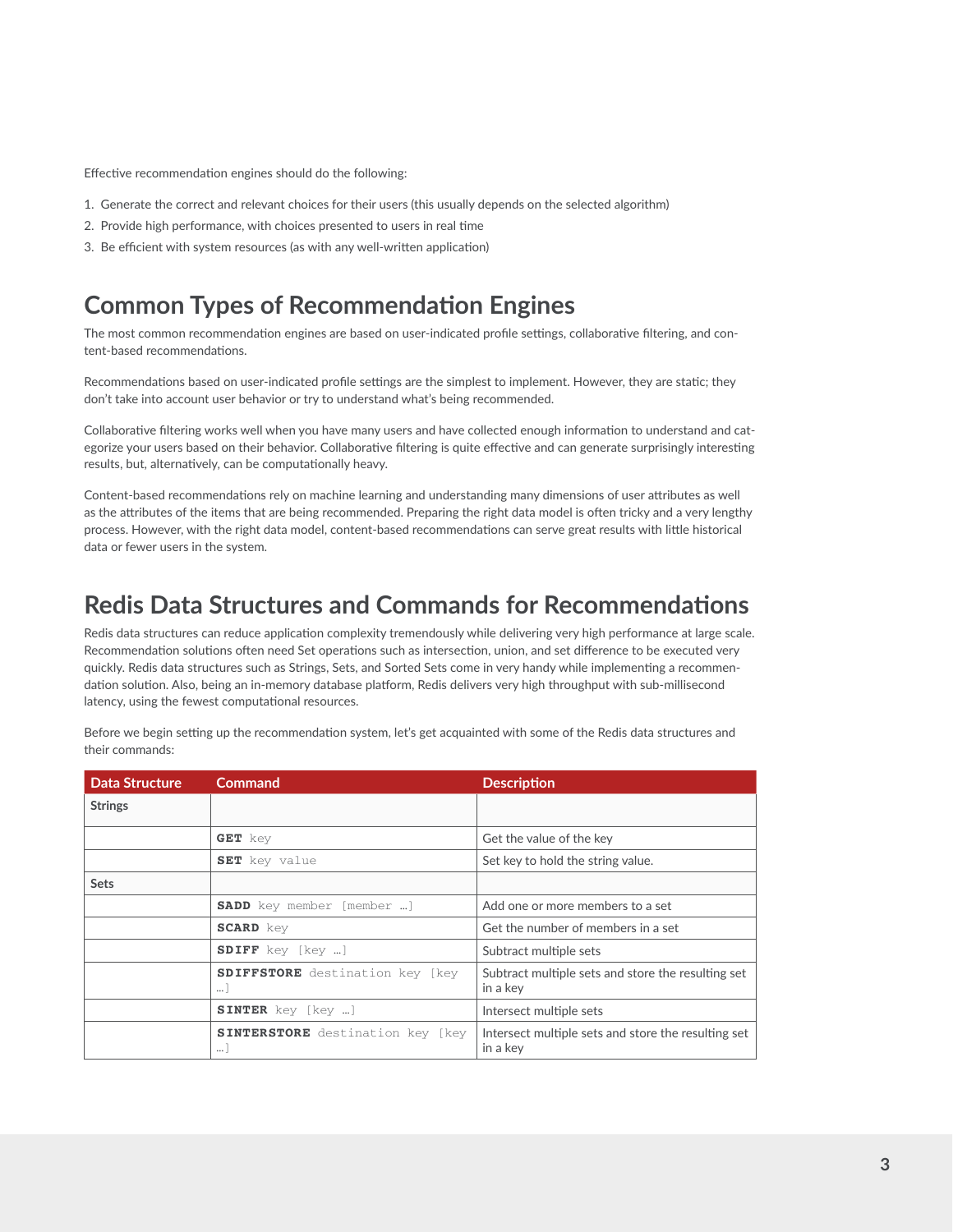| <b>Data Structure</b> | <b>Command</b>                                 | <b>Description</b>                                                                         |
|-----------------------|------------------------------------------------|--------------------------------------------------------------------------------------------|
|                       | <b>SISMEMBER</b> key member                    | Determine if a given value is a member of a set                                            |
|                       | <b>SMEMBERS</b> key                            | Get all the members of a set                                                               |
|                       | <b>SREM</b> key member [member ]               | Remove one or more members from a set                                                      |
|                       | <b>SUNION</b> key [key ]                       | Add multiple sets                                                                          |
|                       | <b>SUNIONSTORE</b> destination key [key<br>1   | Add multiple sets and store the resulting set in<br>a key                                  |
|                       | <b>SSCAN</b> key cursor                        | Incrementally iterate Set elements                                                         |
| <b>Sorted Sets</b>    |                                                |                                                                                            |
|                       | ZADD key score member [score mem-<br>ber]      | Add one or more members to a sorted set, or<br>update its score if it already exists       |
|                       | ZCARD key                                      | Get the number of members in a sorted set                                                  |
|                       | ZCOUNT key min max                             | Count the members in a sorted set with scores<br>within the given values                   |
|                       | ZINCRBY key increment member                   | Increment the score of a member in a sorted set                                            |
|                       | ZINTERSTORE destination numkeys<br>key [key ]  | Intersect multiple sorted sets and store the<br>resulting set in a key                     |
|                       | <b>ZRANGE</b> key start stop [WITH-<br>SCORES] | Return a range of members in a sorted set by<br>index                                      |
|                       | ZRANGEBYSCORE key min max [WITH-<br>SCORES]    | Return a range of members in a sorted set by<br>scores                                     |
|                       | ZRANK key member                               | Determine the index of a member in a sorted set                                            |
|                       | <b>ZREM</b> key member [member ]               | Remove one or more members from a sorted set                                               |
|                       | ZREVRANGE key start stop [WITH-<br>SCORES]     | Return a range of members in a sorted set by<br>index with scores ordered from high to low |
|                       | ZREVRANGEBYSCORE key max min<br>[WITHSCORES]   | Return a range of members in a sorted set by<br>score with scores ordered from high to low |
|                       | ZREVRANK key member                            | Determine the index of a member in a sorted set<br>with scores ordered from high to low    |
|                       | ZSCORE key member                              | Get the score associated with the given member<br>in a sorted set                          |
|                       | ZUNIONSTORE destination numkeys<br>key [key ]  | Add multiple sorted sets and store the resulting<br>set in a new key                       |
|                       | ZSCAN key cursor                               | Incrementally iterate sorted set elements and<br>associated scores                         |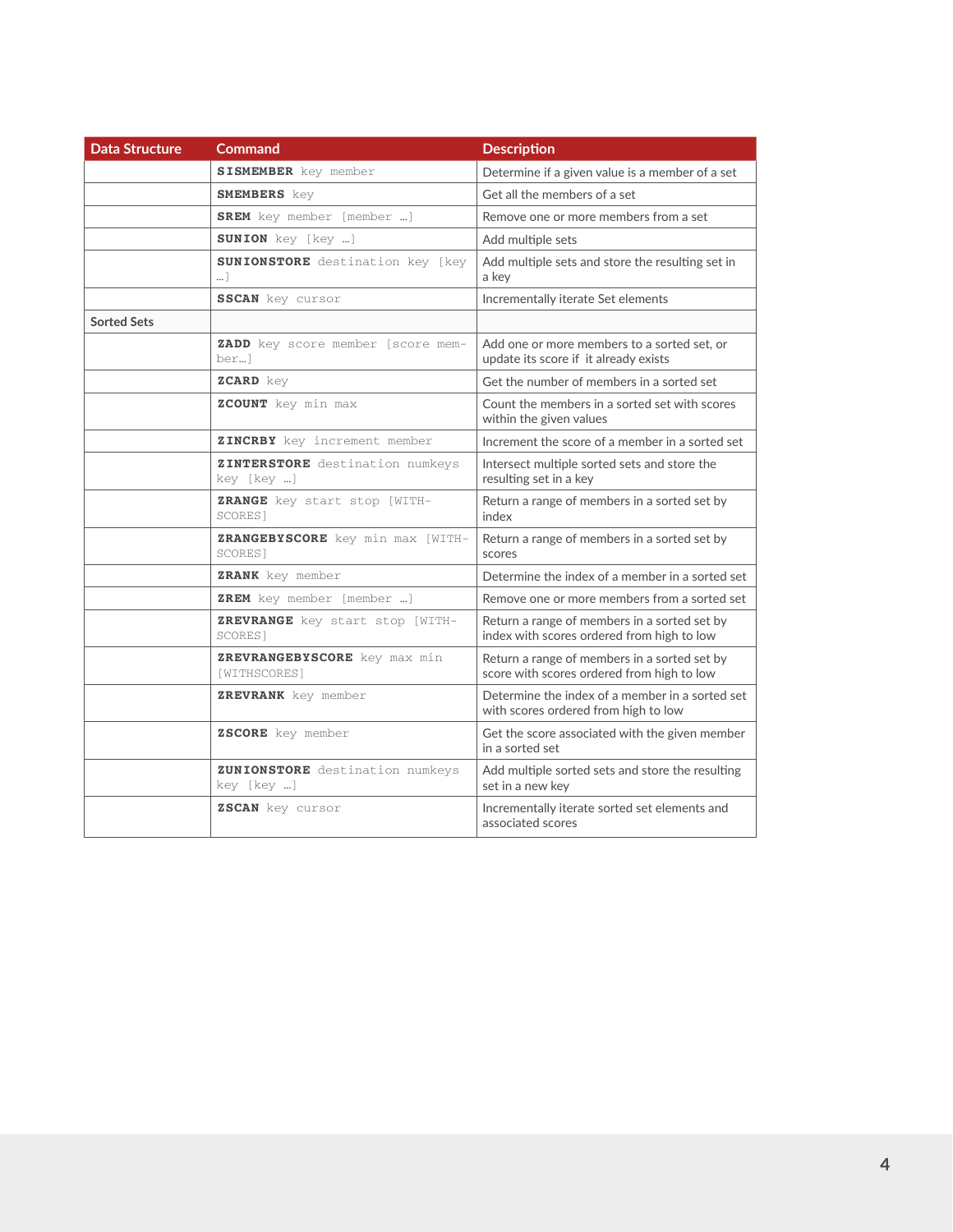# **Recommendations Based on User Interests**

This is a bare bones recommendation system based on the user-defined preferences. In this method, we let the users select the categories they are interested in. We also classify items by their categories. Then we match users to the items based on the selected categories.

The algorithm:

- 1. Find all the categories a user U is interested in. Let's call the set "user:U:categories."
- 2. Get all the items associated with user:U:categories.

#### **Step 1**

Set categories each user is interested in:

#### **Step 2**

Maintain a set for each category such that the set contains all the items in that category:

#### **Step 3**

Get all the categories a user is interested in (assuming this is a small set; use SSCAN for a large dataset):

SMEMBERS user:<user id>:categories

#### **Step 4**

Get all the items that belong to the categories the user is interested in:

```
SUNION category:<category 1>:items category:<category 2>:items category:<category
```
For large data sets it's a good idea to use SUNIONSTORE.

#### **Sample Scenario: The local grocery store's mobile app for recommendations**

The local grocery shop has just released a new mobile application that allows its customers to select the product categories they are interested in. The backend of the application tracks all the products on sale for each category. When a customer walks in to the store and opens the application, that customer will receive personalized, targeted coupons. The data structures in this example are:

```
categories = {organic, dairy,… }
category:organic:items = {milk, carrots, tomatoes, …}
category:dairy:items = {milk, butter, cheese, …}
user:U1:categories = {organic, dairy}
user:U2:categories = {dairy}
```
When user U1 opens her application, she will receive promotions related to the following items:

This results in {milk, carrots, tomatoes, butter, cheese, …}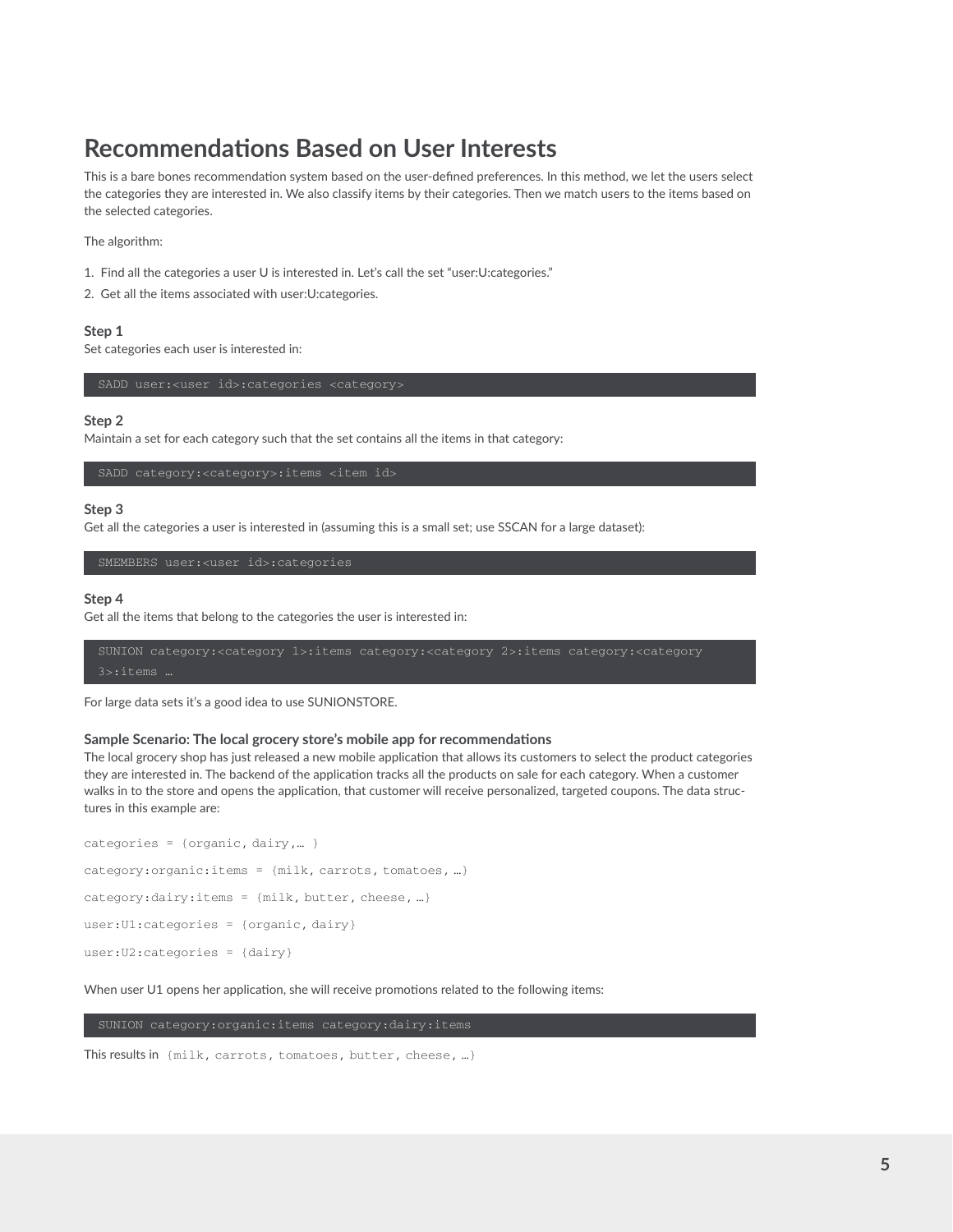# **Collaborative Filtering Based on User-item Associations**

In this approach, we tap into the user behavior and make recommendations based on the actions made by other users with similar behavior.

#### **The algorithm:**

- 1. Find other users (U1, U2, U3…) who are associated with the same set of items as user U
- 2. Get all the items associated with users U1, U2, U3…
- 3. Remove the items that are already associated with U, so that only the non-associated items are recommended to U

#### **Step 1**

Maintain a set of all items associated with a user, e.g. items they've purchased via the e-commerce application:

#### **Step 2**

For each user-to-item association, maintain a reverse mapping of items-to-users:

#### **Step 3**

Get all the items associated with the user (assuming this is a small set; use SSCAN for a large dataset):

#### **Step 4**

Get all the users that belong to the categories that the user is interested in:

#### **Step 5**

Get all the items that belong to the categories the user is interested in:

SUNIONSTORE user:<user id>:all\_recommended user:<user id 1>:items user:<user id

The final set computed above will contain all the items associated with other users who have the same item associations.

#### **Step 6**

Get the list of items that aren't yet associated with the user, but are associated with the other users with similar behavior: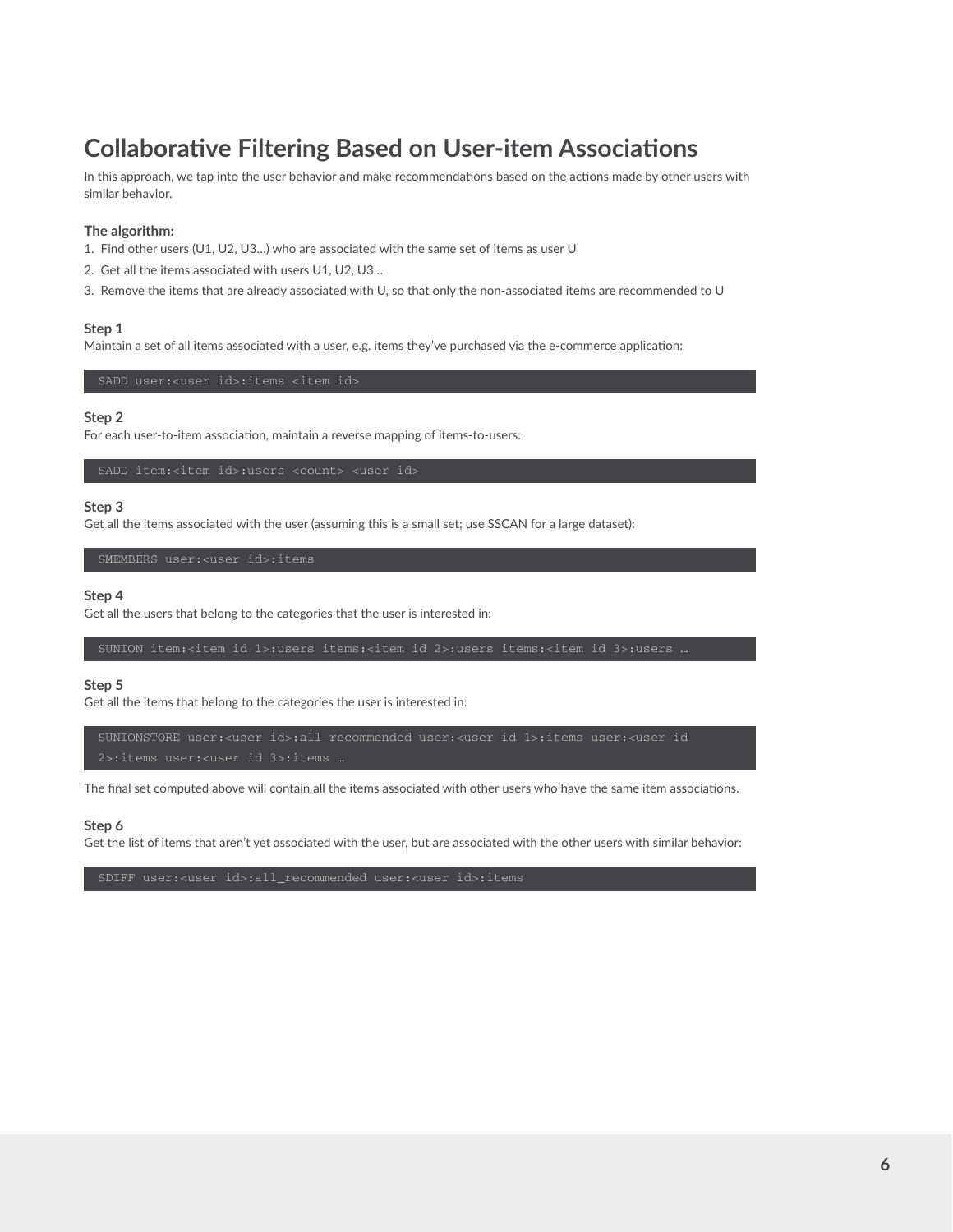#### **Sample Scenario Continued: Adding Peer Activity to the Mobile App**

The concept of personalized promotions by the local grocery store becomes a grand success. The store then decides to improve the app by promoting things based on peer behavior. The store wants to tell the customers, "The customers who purchased X also purchased Y." The data structures for this example would look like:

```
userid:U1:items = {milk, bananas} 
userid:U2:items = {milk, carrots, bananas}
userid:U3:items = {milk}
item:milk:users = {U1, U2, U3}
item:bananas:users = {U1, U2}
item:carrots:users = {U2}
```
What items should we recommend to U1?

= {milk, banana}

 $= \{U1, U2, U3\}$ 

SUNIONSTORE user:U1:all\_recommended user:U1:items user:U2:items user:U3:items

= {milk, bananas, carrots}

```
= {milk, bananas, carrots} - {milk, bananas}
```
= {carrots}

The grocery store will recommend carrots to U1.

### **Collaborative Filtering Based on User-item Associations and their Ratings**

This approach not only computes the common behavior based on the same set of items associated with different users, but also on how each user rates those items. This technique finds all the users who have rated items similarly to user U and, then recommends as-of-yet unpurchased items based on the items rated by users exhibiting similar behavior.

#### **The algorithm:**

- 1. Find all other users that rated at least one (or N) item also rated by user U, and use them as candidates.
- 2. Score each candidate using the root mean square (RMS) of the differences between their ratings of the same items.
- 3. Store the top similar users for each individual user.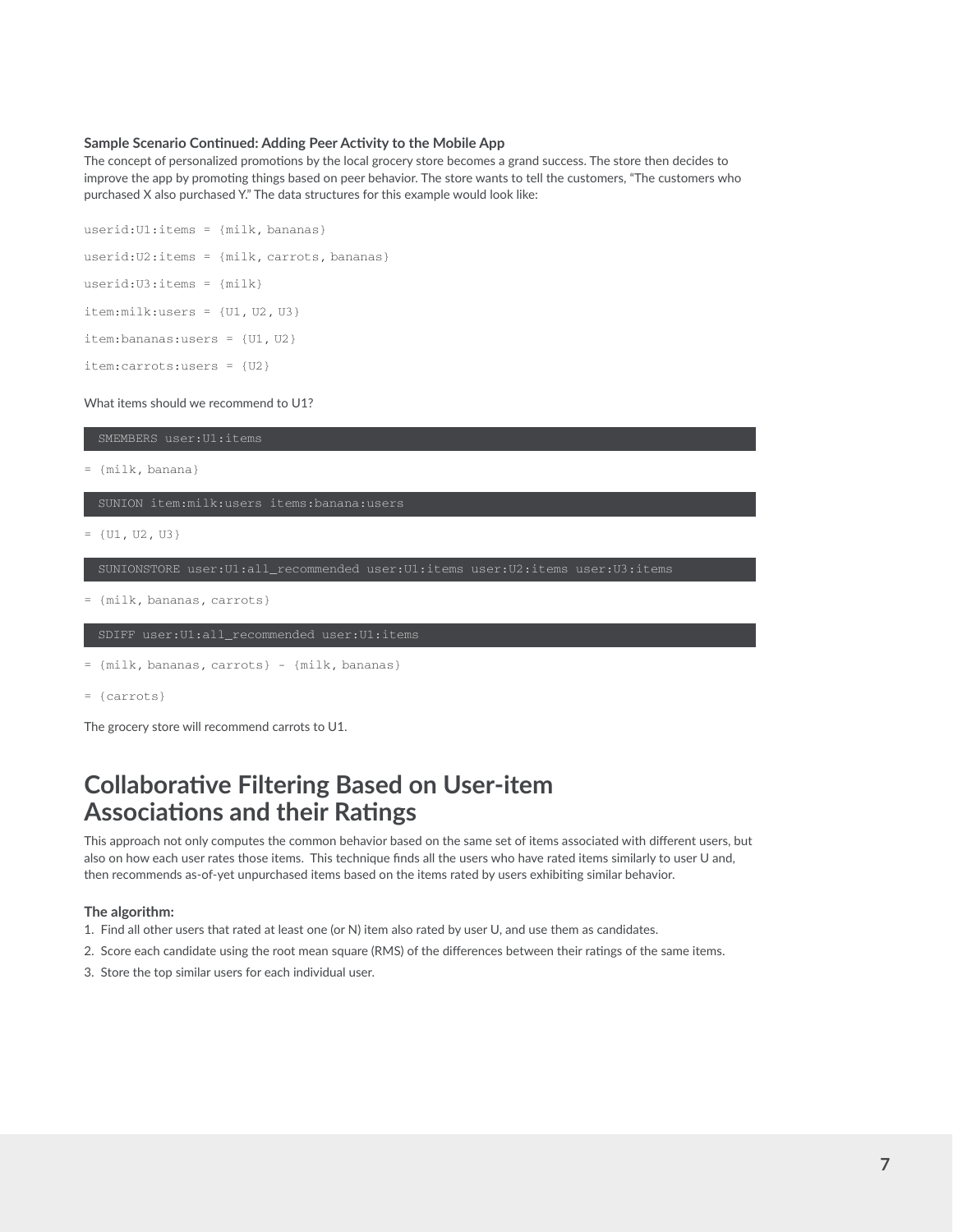#### **Find the top recommended item:**

1. Find all the items that were rated by users whose ratings are similar to user U but have not yet been rated by user U.

- 2. Calculate the average rating for each item.
- 3. Store the top items.

#### **Step 1: Insert Rating Events**

Maintain a Sorted Set for each user to store all the items rated by that user:

Maintain a Sorted Set for each item and track all the users who rated that item, as well as the rating they gave it:

#### **Step 2: Get Candidates with the Same Item Ratings**

First fetch all the users who have rated same items:

Then determine how similar those users are to user U, to whom we need to make recommendations:

ZUNIONSTORE user:<user id>:same\_items 3 item:I1:scores item:I2:scores item:I3:scores

#### **Step 3: Calculate Similarity for Each Candidate**

Find the difference between <user id> and others in the list using ZMEMBERS (use ZSCAN for large datasets):

ZINTERSTORE rms:<user id1>:<user id2> 2 user:<user id1>:items user:<user id2>:items

The absolute value gives the root mean square between two users. After this step, implement your own logic to identify who is close enough to a given user based on the root mean square between the users.

#### **Step 4: Getting the Candidate Items**

Now that we have a sorted set of users similar to U1, we can extract the items associated with those users and their ratings. We'll do this using ZUNIONSTORE with all U1's similar users, but then we need to make sure we exclude all the items U1 has already rated.

We'll use weights again, this time with the AGGREGATE option and ZRANGEBYSCORE command. Multiplying U1's items by -1 and all the others by 1, and specifying the AGGREGATE MIN option will yield a sorted set that is easy to cut: all U1's item scores will be negative, while the other user's item scores will be positive. With ZRANGEBYSCORE, we can fetch the items with a score greater than 0, returning only those items that U1 has not rated.

Assuming <user id 1> with similar users <user id 3>, <user id 5>, <user id 6>:

ZUNIONSTORE recommendations:<user id 1> 4 user:<user id 1>:items user:<user id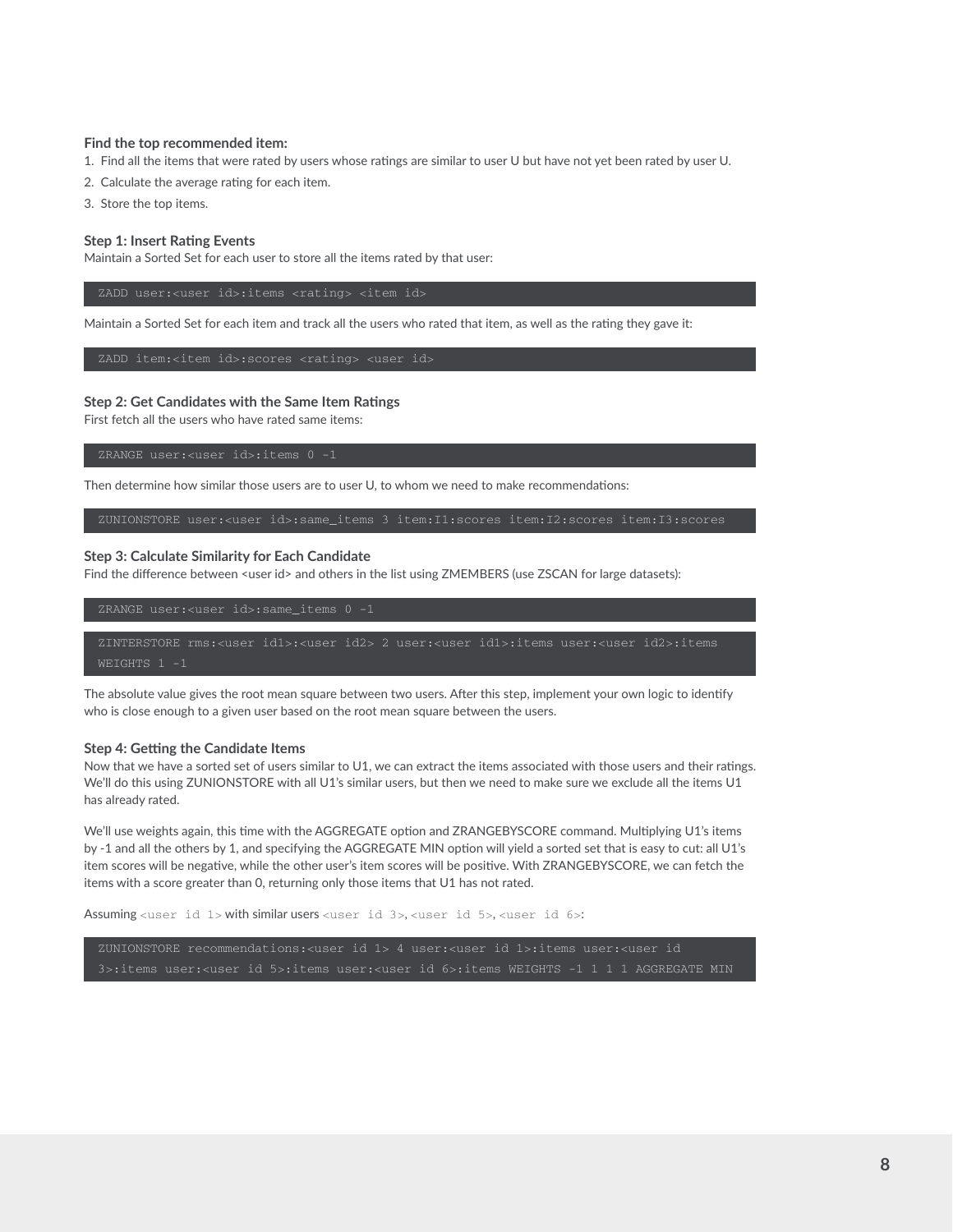#### **Sample Scenario Continued: Using Peer Ratings to Improve Recommendations**

The grocery chain now decides to add another feature that allows users to rate items from 1 to 5. The customers who purchase similar items and rate in a similar fashion would now be clubbed closer as the store starts promoting items not just based on other users' purchasing behavior, but also on how they rate the items.

#### The data structures would look like:

userid:U1:items =  $\{(\text{milk}, 4), (\text{bananas}, 5)\}\$ userid:  $U2$ : items = {(milk, 3), (carrots, 4), (bananas, 5)} userid: $U3$ :items = {(milk, 5)}  $item: milk: scores = \{(U1, 4), (U2, 3), (U3, 5)\}$ item: bananas: scores =  $\{ (U1, 5), (U2, 5) \}$ item:carrots:scores = {(U2, 4)}

ZRANGE user:U1:items 0 -1

= {(milk, 4), (bananas, 5)}

ZUNIONSTORE user:U1:same\_items 2 item:milk:scores item:bananas:scores

user:U1:same\_items = {(U1, 9), (U2, 8), (U3, 5)}

ZINTERSTORE rms:U1:U2 2 user:U1:items user:U2:items WEIGHTS 1 -1

ZINTERSTORE rms:U1:U3 2 user:U1:items user:U3:items WEIGHTS 1 -1

```
rms:U1:U2 = {(bananas, 0), (milk, 1)}; 
rms:U1:U3 = {(milk, -1)};Root Mean Square (RMS) of rms:U1:U2 = 0.7
RMS of rms:U1:U3 = 1
```
From the above calculation, we can conclude that U2 is closer to U1 than U3 is to U1. However, for our calculations, we will choose RMS values less than or equal to 1. Therefore, we will consider the ratings of both U2 and U3:

ZUNIONSTORE recommendations:U1 3 user:U1:items user:U2:items user:U3:items WEIGHTS -1 1 1 AGGREGATE MIN

recommendations:U1 = {(bananas, -5), (milk, -4), (carrots, 4)}

The item that has the highest score is recommended to U1. In our example, the store recommends carrots to U1.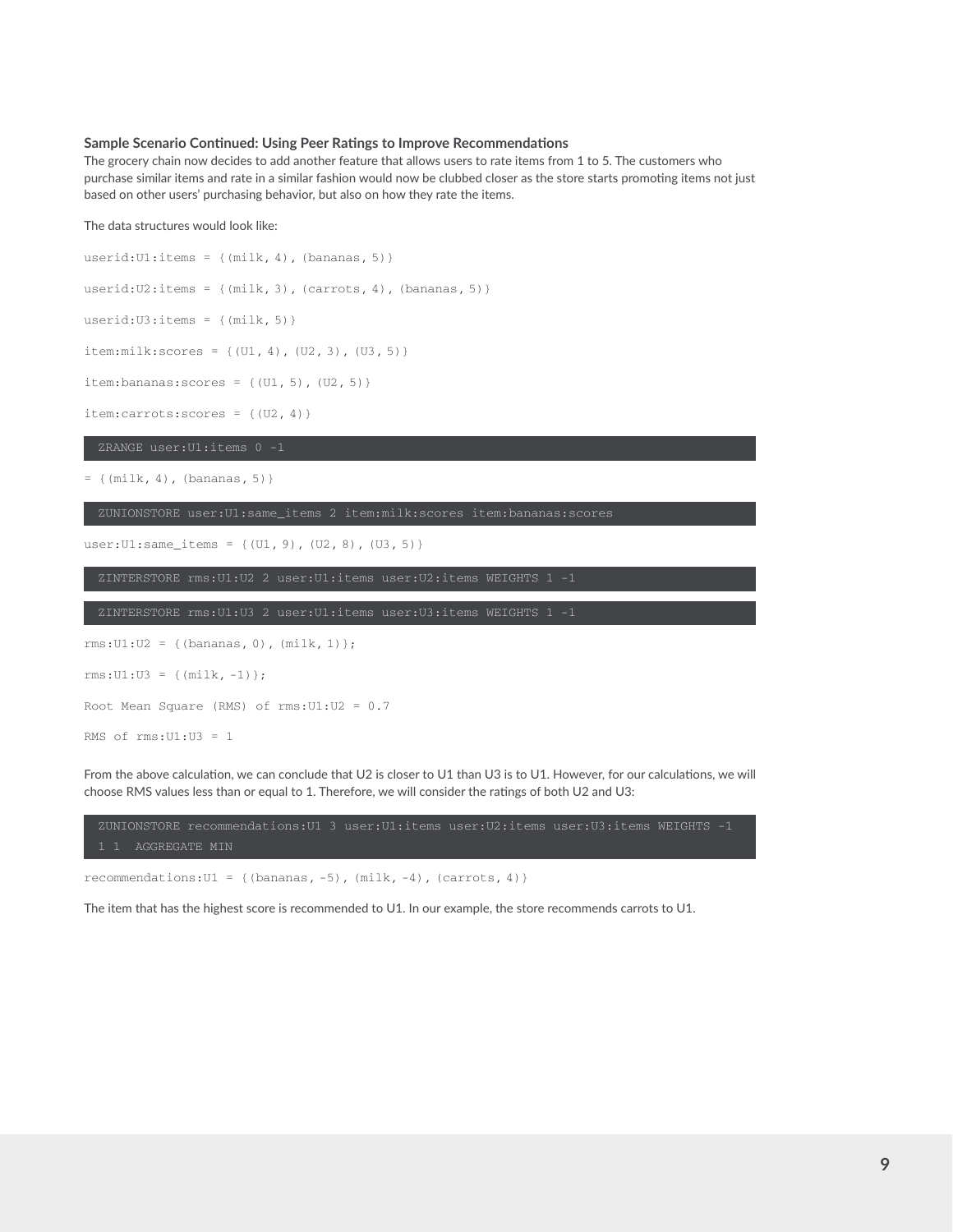# **Advanced Recommendations**

Collaborative filtering is a good technique when you have a large dataset pertaining to user behavior. Collaborative filtering is generic, and doesn't take into consideration the content of the items being recommended. This technique works fine when many users share common interests. Content-based recommendations, on the other hand, are tedious. They are most effective when incorporating predictive analytics and machine learning techniques. Redis-ML offers categorizing techniques using tree ensembles such as Random Forest.

The pseudo-code below illustrates how we can use Redis-ML module for recommendations. The code assumes you have already generated a model on Apache Spark and loaded the model into Redis. Apache Spark provides you the necessary tools to create and train a Machine Learning (ML) module. When you load an Apache Spark ML model into Redis, the Redis-ML module automatically translates the Spark ML model into Redis data structures and makes it available for serving immediately.

The code below will do the following:

- 1. Get the user profile from Redis.
- 2. Fetch the user's interest categories. We can allow the user to select the categories they are interested in, or compute the categories based on their purchase history, or both.
- 3. Retrieve all the items that belong to the interested categories.
- 4. For each item, calculate the score in the Random Forest classifier (RedisRandomForestClassfy).
- 5. Sort the items based on the rating, and recommend the highest item with the highest rating.

```
void setRecommendationsByInterests(String userid){ 
     // Sample data: "age:31", "sex:male", "food_1:pizza", "food_2:sriracha" 
     String[] featureVector = redis.call("hget", userid+":profile"); 
     Category[] userInterestCategories = redis.call("smembers",
                                           "interest_categories:"+userid);
     // For each category we have a machine learning model that will recommend
      // The models are trained on Spark and stored on Redis ML. 
     for(category in userInterestCategories){
             // Get all items of this category 
             String[] items = redis.call("smembers", "item_to_categories:"+category); 
             // for each category get a score from the random forest classifier
                     category.itemScores[item] = 
                                                 RedisRandomForestClassify(forestId = 
                                                 "category:item:"+item, featureVector)
```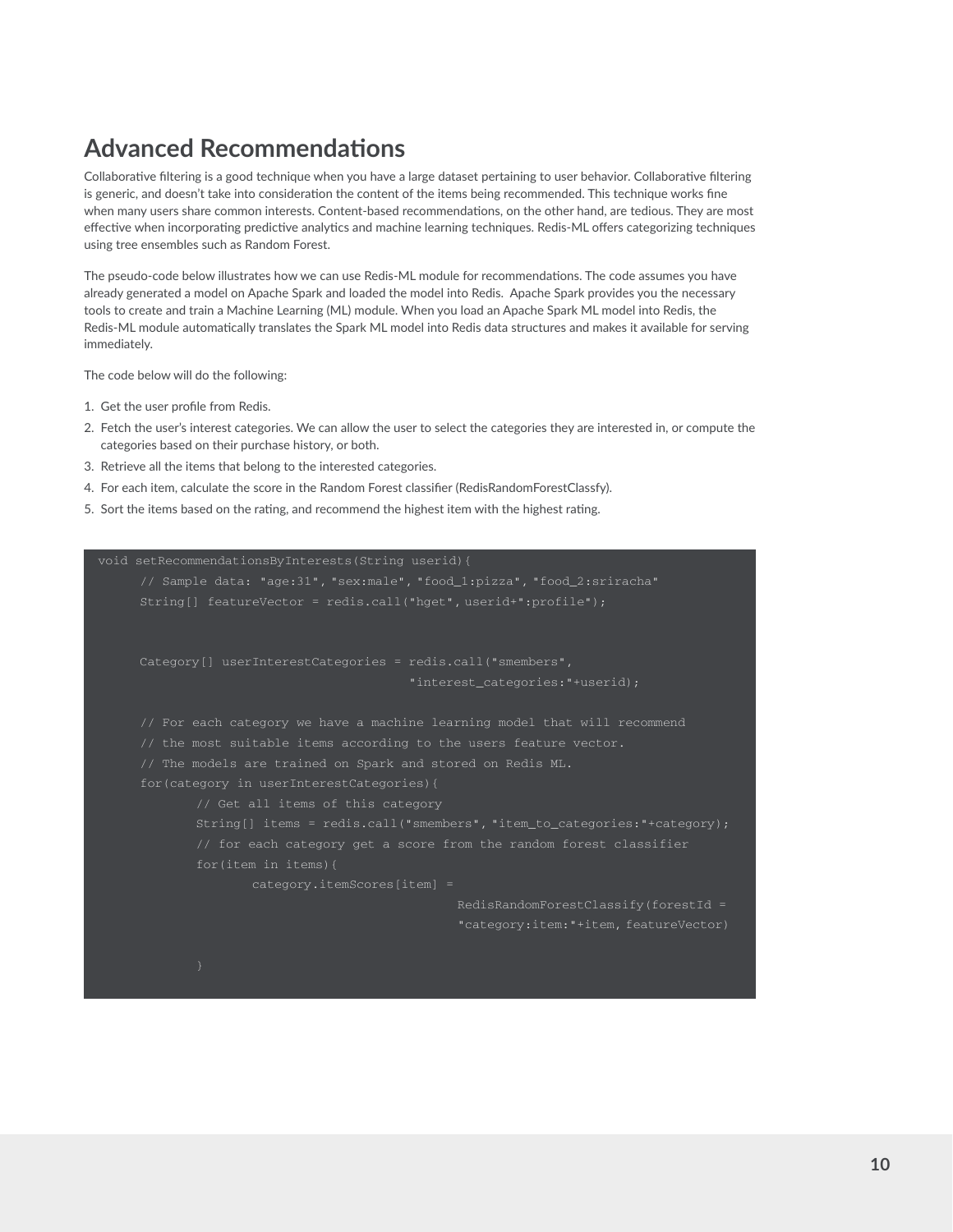

For more information about Redis-ML, visit http://redismodules.com/modules/redis-ml/.

### **Optimizing Recommendations for Real-time Serving in Production**

The Set and Sorted Set operations take time and resources, especially with a large dataset. For real-time recommendations, all we need is the final product: a Set or a Sorted Set of recommended items for each user. As a high-performance, low-latency in-memory data store, Redis can usually perform all the computation required for recommendations. However, we recommend that you prepare the final recommended product in advance for each user in order to (1) deliver recommendations with sub-millisecond latency and (2) make the solution resource-efficient. All the temporary Sets and Sorted Sets used for computations could be discarded once a final recommendation Set is generation for a user.

Should recommendations be created as a batch job, or as an on-going process while users update their profiles or activity? This really depends on numerous factors, such as how frequently users access an application, how frequently their behavior changes, volume of transactions and business goals. For example, if the solution designer is creating recommendations in a retirement planning application (one used infrequently by users), it may not matter if recommendations are updated in real-time. On the other hand, if the solution designer is creating recommendations for day traders, the recommendations need to best reflect market conditions to be useful. Solutions designers must study their data, the user behavior, the recommendation goals, etc. to choose the right level of responsiveness.